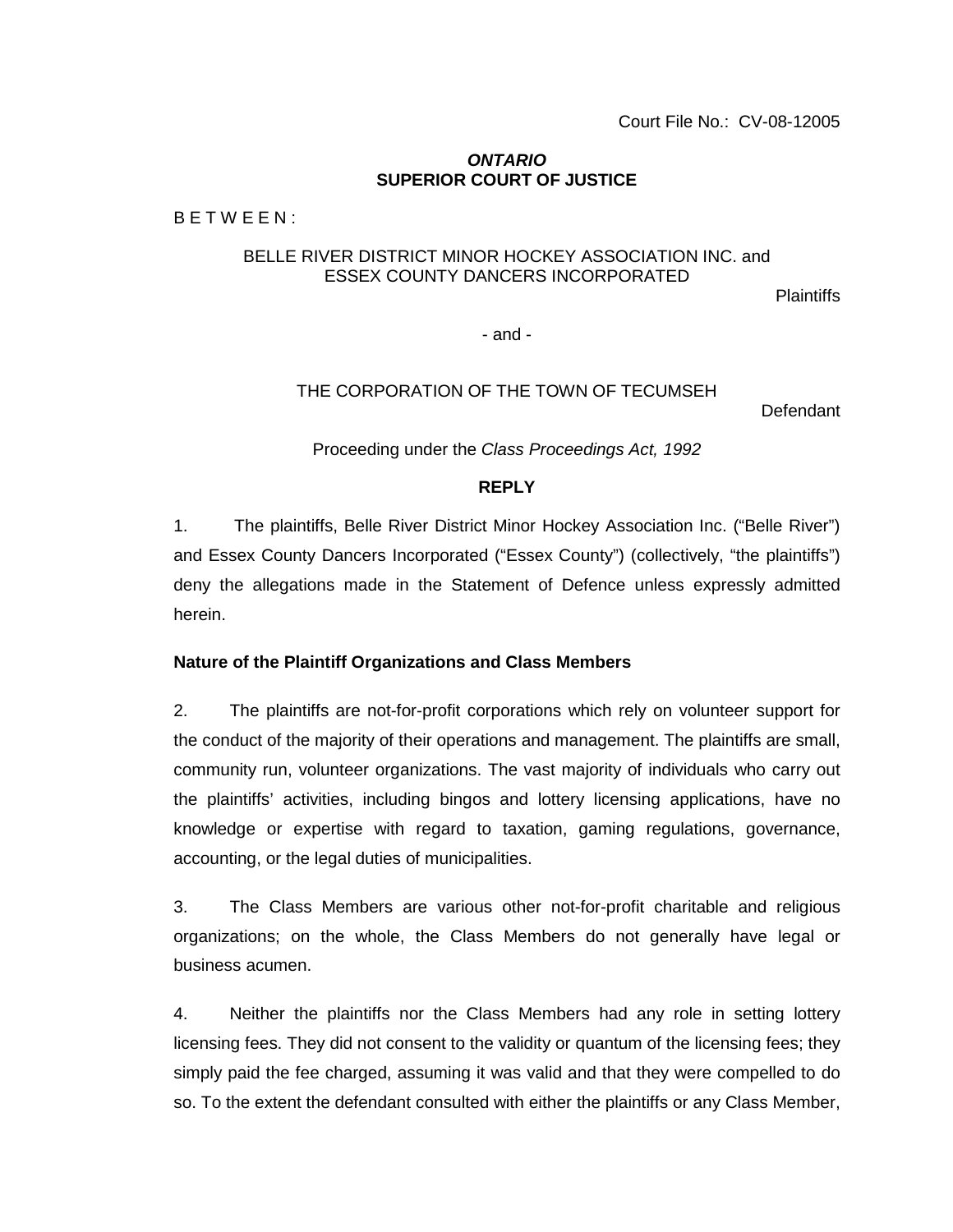there was no discussion or consideration of the legal validity of the licence fee being charged by the defendant.

5. Any proceeds earned by the plaintiffs or the Class Members from bingos or other lottery schemes ("charitable lotteries") are irrelevant to the legitimacy and legality of the lottery licensing fees and their knowledge of the illegitimate nature of the fees. The plaintiffs and the Class Members lawfully conducted and managed charitable lotteries and were entitled to earn proceeds to be used for a charitable or religious object or purpose. Parliament intended charitable and religious organizations and those who they serve to benefit from charitable lotteries, not municipalities such as the defendant.

## **Hall Charity Associations and Administrators**

6. Currently, a bingo hall must be registered by the Alcohol and Gaming Commission of Ontario. There is one bingo hall in Tecumseh. It has a Hall Charity Association composed of licensed individual charity and religious organizations which conduct and manage lottery events in the hall. The Hall Charity Association, its representatives, and the Administrator handle, among other things, administrative aspects of licencing applications.

7. Neither the Hall Charity Association, its representatives, the Administrator, nor any Class Member had any role in determining the level of licence fees. If any were involved in discussions regarding the level of fees, none of them had any role or responsibility in considering the appropriateness of the amount of the fees. The defendant did not cooperate with the Hall Charity Association, its representatives, the Administrator or individual Class Members. The defendant imposed lottery licence fees upon each individual charity and religious organization without negotiation.

### **The Defendant's Knowledge**

8. The defendant was aware of its legal obligation to ensure that there was a nexus between the quantum charged for a charitable lottery licence and the cost of the service provided in order for a fee to be considered constitutionally valid. The defendant made no reasonable attempts, if it made any attempts at all, to match the fee revenues with the administrative costs of the regulatory scheme, notwithstanding its obligation to do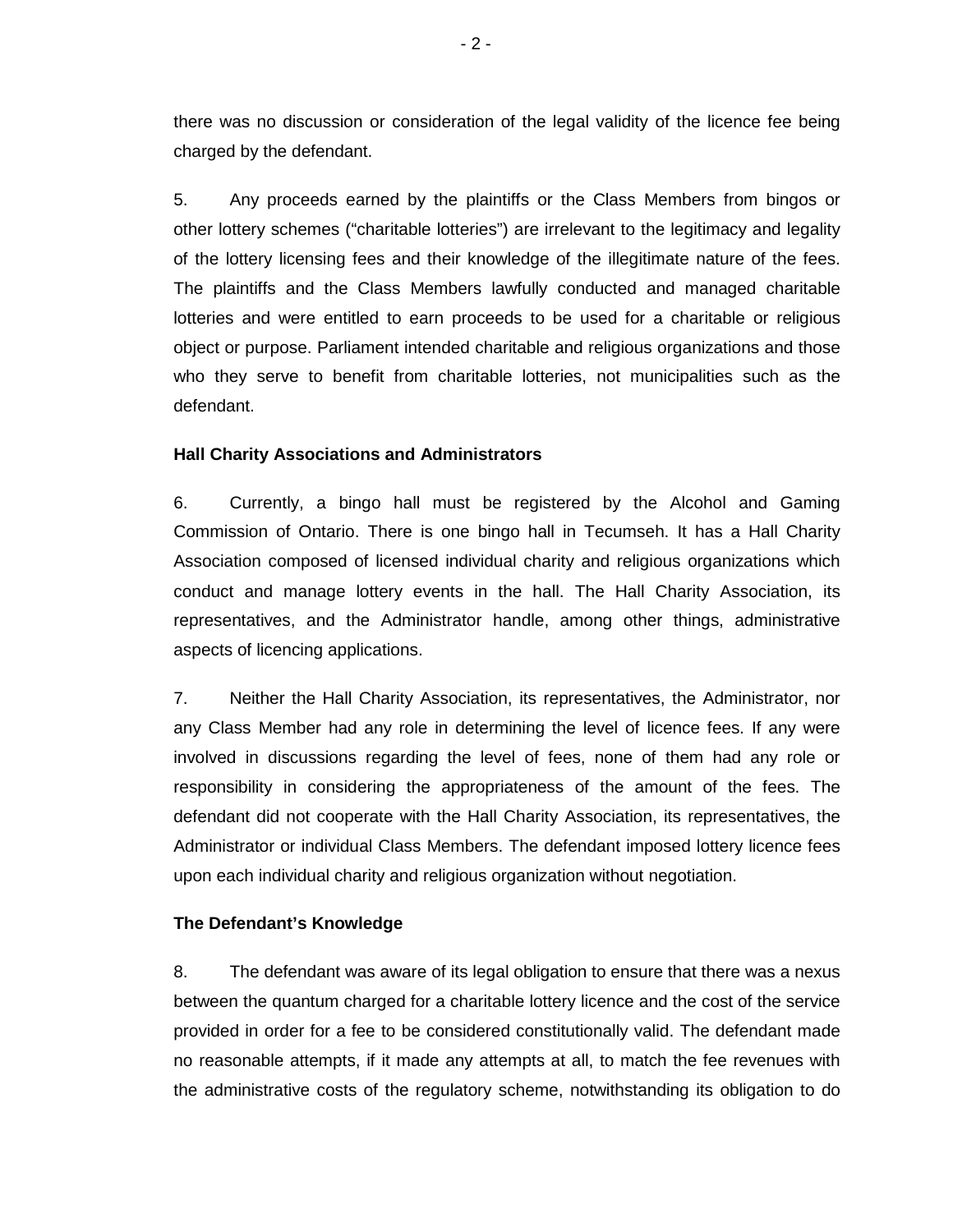so. The defendant knew or ought to have known its revenues from lottery licensing fees far exceeded the costs of the services provided to regulate charitable lotteries within its jurisdiction.

9. The defendant never disclosed to the plaintiffs or any other Class Member that it did not make any attempts to ensure a nexus, and that it knew or ought to have known its revenues grossly exceeded its administrative costs with respect to the regulation of charitable lotteries in Tecumseh. The defendant did not make public its knowledge of the excess or of its failure to make reasonable attempts to match the revenues to the costs.

## **The Plaintiffs and Class Members' Reliance**

10. The plaintiffs and the Class Members reasonably relied on the defendant to ensure the validity of the lottery licensing fees, properly assumed the propriety of the amounts charged by the defendant and considered themselves obligated to pay.

11. In respect of the relevant governing instruments, the plaintiffs and Class Members rely on the actual wording and form of those instruments. The plaintiffs and Class Members plead that it was not the intention of the legislative and regulatory scheme that a municipality would always charge the maximum fee.

12. The plaintiffs and the Class Members had no reason to believe or suspect the amounts charged were anything other than valid fees for the licence issued pursuant to the authority provided for by Parliament in the *Criminal Code* and the Orders-in-Council of the Lieutenant-Governor in Council. No one, including the defendant, advised the plaintiffs or any other Class Member that the defendant had perpetually failed to make reasonable attempts to match the fee revenues with the administrative costs of the regulatory scheme. The plaintiffs and Class Members were not advised that the defendant's revenues were grossly disproportionate to its administrative costs, nor was it reasonably discoverable.

## **Practical Compulsion**

13. The lottery licensing fees were compulsory, not voluntary. The plaintiffs and Class Members were under practical compulsion to pay the sum of money levied by the defendant in exchange for the right to conduct and manage charitable lotteries. For the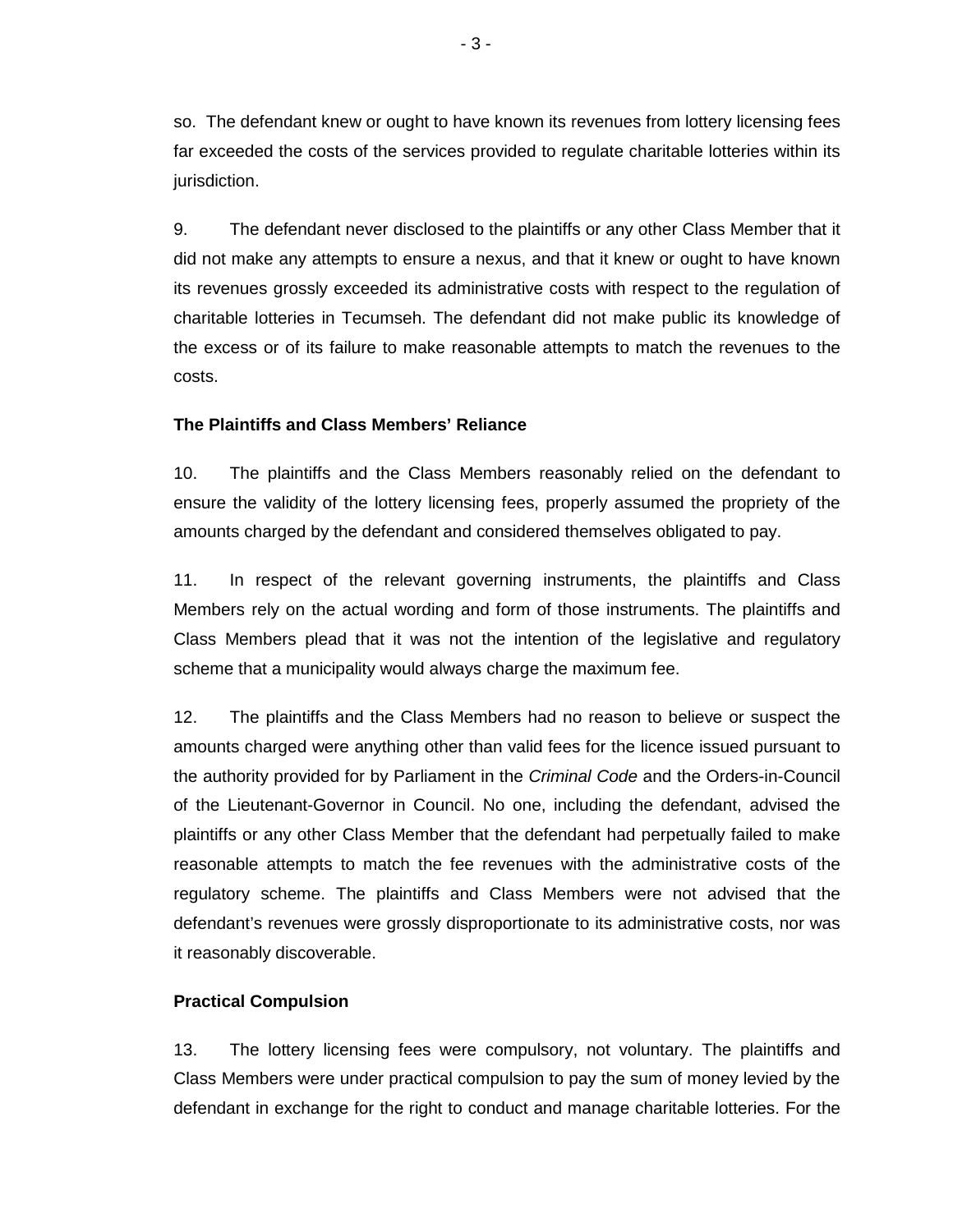following reasons, amongst others, the proceeds of these charitable lotteries were, and remain, so essential to the existence of the plaintiffs and Class Members that the fees were, in reality, compulsory:

- (a) Without proceeds from charitable lotteries, the plaintiffs and Class Members could not continue or maintain their charitable pursuits;
- (b) In order to obtain these proceeds from charitable lotteries, the plaintiffs and Class Members are compelled to obtain a licence or an authorization from the defendant to conduct and manage a charitable lottery;
- (c) In order to obtain a licence to conduct and manage a charitable lottery, the plaintiffs and Class Members are required to pay the fee to the defendant for the issuance of the licence; and,
- (d) If the plaintiffs and Class Members conduct and manage a charitable lottery without a licence, this would constitute a criminal offence.

14. The sum of money paid in exchange for the right to conduct and manage charitable lotteries is compulsory and enforceable by law.

## **Not a Commercial Exchange**

15. The payment of money for the right to conduct and manage a charitable lottery is not a commercial exchange:

(a) The regulation of charitable lotteries is an exercise of the defendant's public authority not its private law rights. The defendant does not own the right to conduct and manage charitable lotteries and the exchange is not for its benefit. Ontario's charitable lottery licensing scheme is also not for the benefit of the municipalities in which the charitable lottery events take place. Finally, the amount that can be charged for the licences was (and remains) established under the authority of Orders-in-Council pursuant to the Lieutenant-Governor in Council's narrow authority as an exception to the *Criminal Code* prohibition against gaming; it is not mutually negotiated between the parties; and,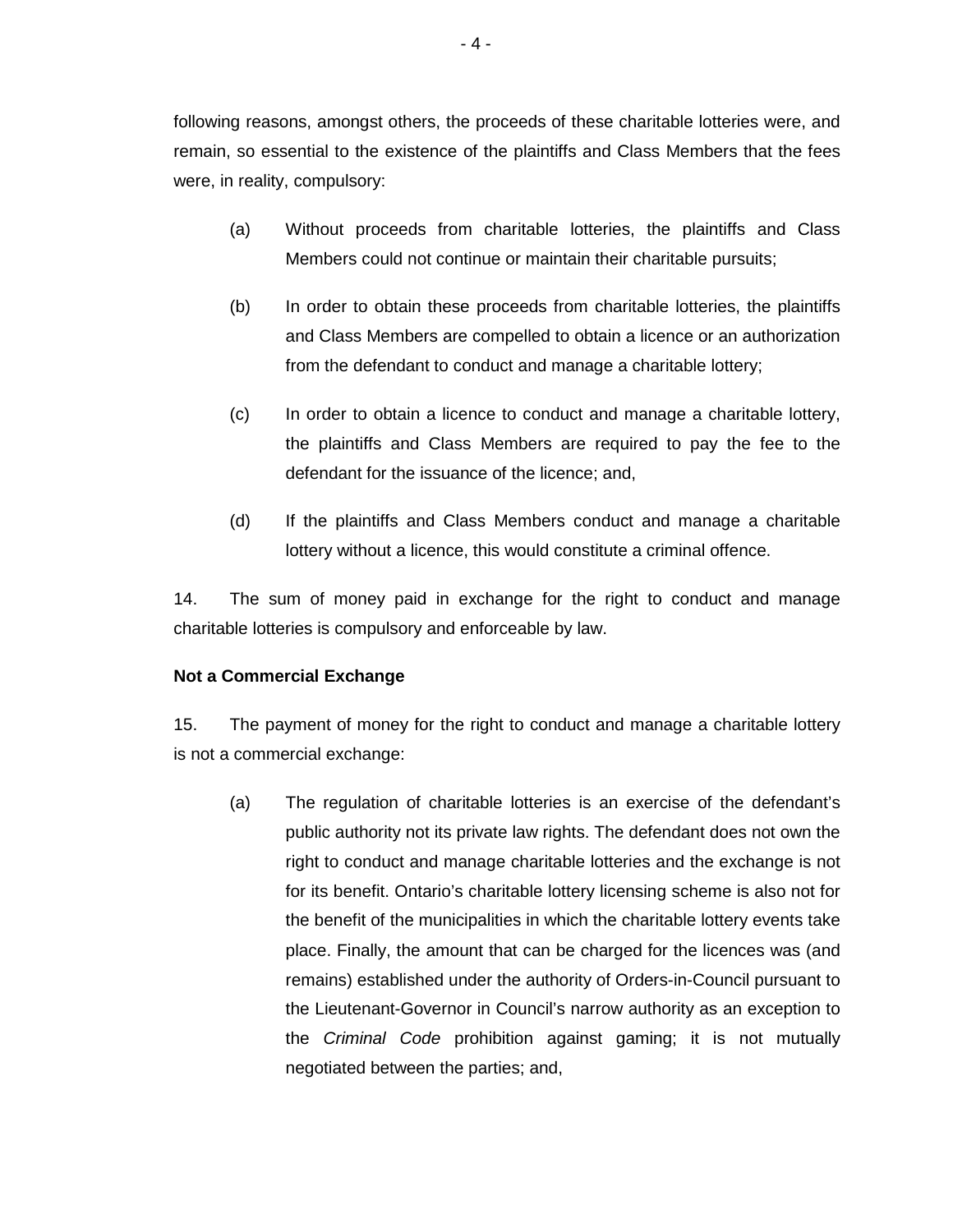(b) The plaintiffs and Class Members did not enter into any agreements with the defendant in exchange for a commercial right or advantage. The plaintiffs and Class Members are not-for-profit charitable and religious organizations. They are not commercial entities. Finally, the proceeds of the charitable lotteries must, by law, be used for charitable or religious, not commercial, objects or purposes.

16. Further, the plaintiffs and Class Members did not have any knowledge regarding the lawfulness of the fee charged by the defendant. They presumed, as they were entitled to do, that the sum of money being levied in exchange for the right to conduct and manage charitable lotteries was lawful. Payments made pursuant to an unconstitutional law or the incorrect application of a law are not voluntary but compulsory.

## **Regulatory Charges**

17. The lottery licensing fees are not connected to any form of regulatory scheme. In particular, the fees are not connected to either: (a) the federal-provincial interjurisdictional regulation of gaming in Canada; or (b) the entire scheme of municipal regulation. The primary purpose of the fees charged by the defendant is to raise revenue for general municipal purposes.

18. The federal-provincial interjurisdictional regulation of gaming in Canada is not a regulatory scheme because, among other reasons, the costs of the regulation have never been ascertained or properly estimated.

19. The entire scheme of municipal regulation is also not a regulatory scheme because, among other reasons, it does not seek to regulate behaviour. In any event, the scheme is not sufficiently related to the plaintiffs or Class Members as it does not benefit them, nor do the plaintiffs or Class Members create the need for the regulation, except in a very indirect manner.

20. Even if either the federal-provincial interjurisdictional regulation of gaming in Canada and/or the entire scheme of municipal regulation are regulatory schemes, neither scheme has a relationship with the impugned fees because: (a) the fees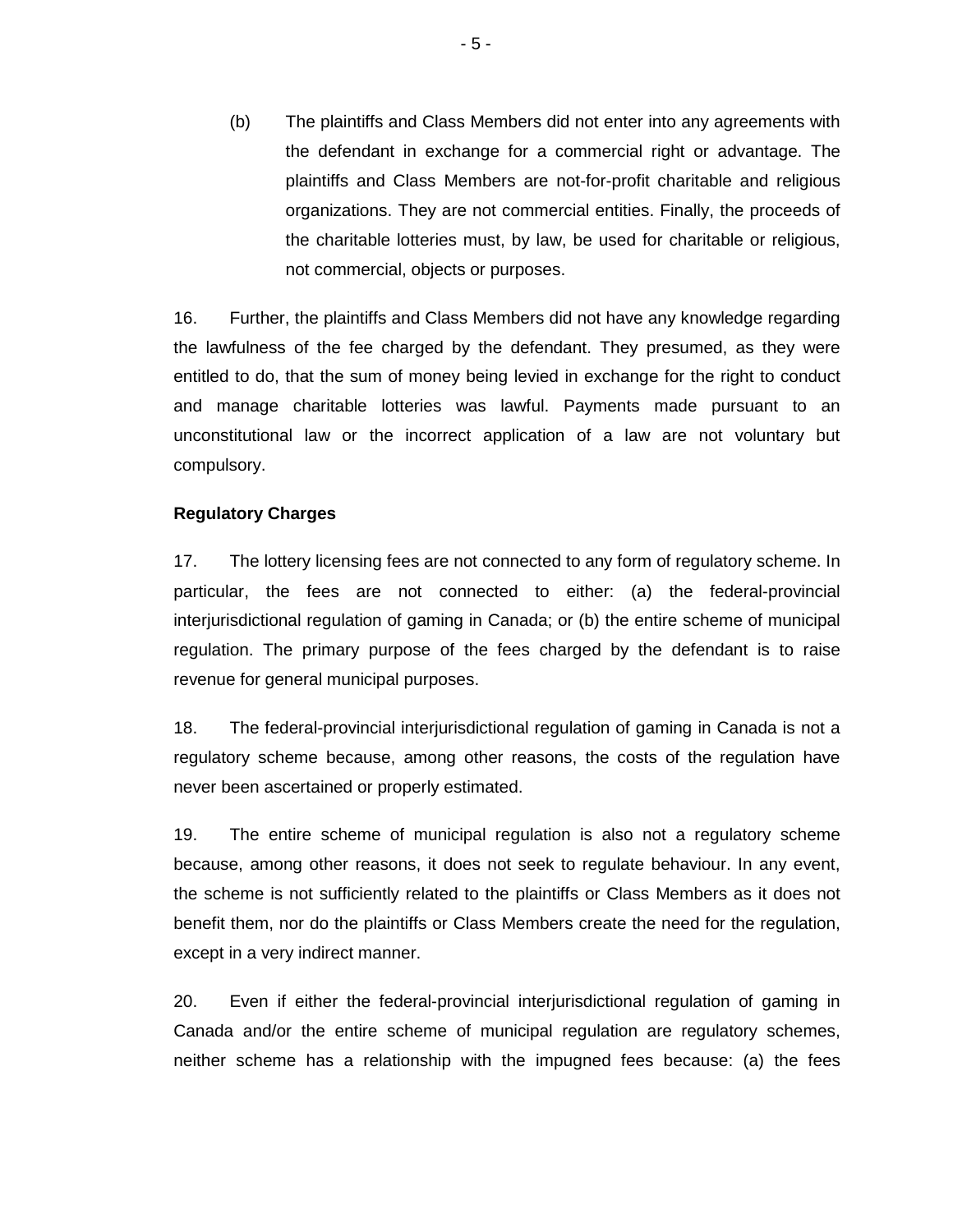themselves do not have a regulatory purpose; and, (b) the fees are not connected to either regulatory scheme.

21. The fees do not have a regulatory purpose for the following reasons, amongst others:

- (a) The *Criminal Code* rations gaming and controls the level of gaming in society; the fees themselves do not modify, or seek to modify, behavior. In fact, the defendant municipality has supported and promoted charitable lotteries within its jurisdiction;
- (b) The fees paid by the plaintiffs and the Class Members are not a reasonable proxy for the value of the benefit they received. The defendant does not confer access to a highly restricted commercial industry by granting the licences; any charity or religious organization that meets the requirements and pays the fee is granted a licence or authorization; and,
- (c) Finally, restricting the defendant to defraying the costs of the regulatory scheme in these circumstances is crucial in order to avoid rendering s. 92(2) of the *Constitution Act, 1867* meaningless.

22. The revenues generated by the fees are not, and were never, tied to the cost of the federal-provincial interjurisdictional regulation of gaming in Canada because, amongst other reasons:

- (a) The fee revenues generated in the defendant municipality are not allocated to the federal-provincial regulation of gaming. The fees are paid to and expended entirely by the defendant;
- (b) There is no direct link between the fee revenues and costs of the federalprovincial interjurisdictional regulation of gaming in Canada. The defendant did not make reasonable efforts to estimate or budget the costs that were to be recovered. Nor did it select the characteristics of the impugned fee such that it would produce revenues that are approximately equal to the amount of the anticipated costs. No efforts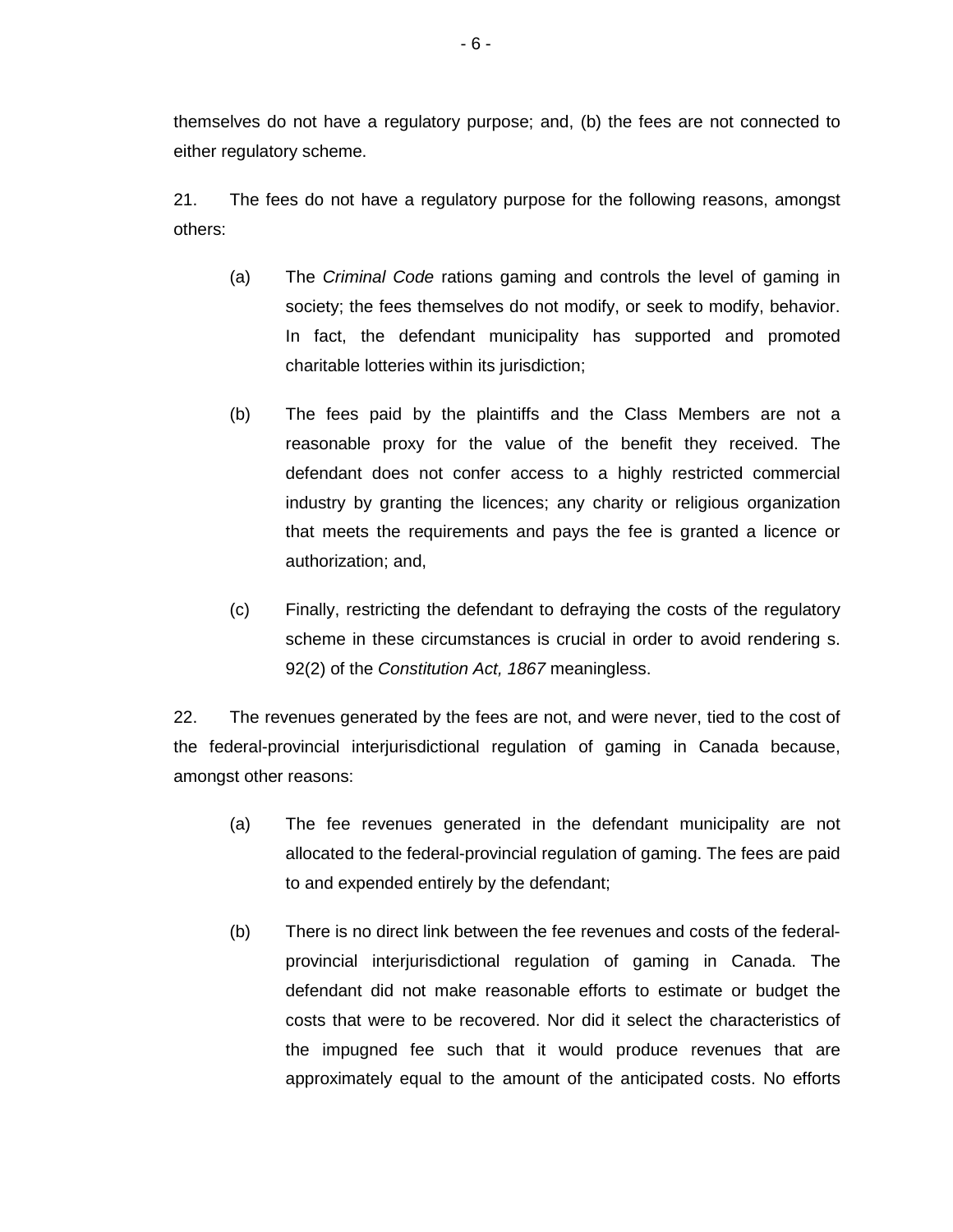were made to match in advance such revenues to the total costs of the regulatory scheme; and,

(c) There is no link between the fee revenues and costs of the federalprovincial interjurisdictional regulation of gaming in Canada. If all other charges and levies collected in respect of the regulatory scheme are considered, together with the lottery licencing fees, then the amount of revenues greatly exceeds the amount of the regulatory costs. The revenues generated could not reasonably be anticipated to be materially less than the related regulatory costs.

23. The revenues generated by the fees are not, and never were, tied to the cost of the entire scheme of municipal regulation because, amongst other reasons:

- (a) The fee revenues generated in the municipality are not expended entirely within or exclusively for the benefit of the municipality;
- (b) There is no direct link between the fee revenues and costs of the municipal regulatory scheme. The defendant did not make reasonable efforts to estimate or budget the costs that were to be recovered. Nor did it select the characteristics of the impugned fee such that it would produce revenues that are approximately equal to the amount of the anticipated costs. No efforts were made to match in advance such revenues to the total costs of the regulatory scheme; and,
- (c) There is no link between the fee revenues and costs of the scheme. If all other charges and levies collected in respect of the regulatory scheme are considered, together with the lottery licencing fees, then the amount of revenues greatly exceeds the amount of the regulatory costs. The revenues generated could not reasonably be anticipated to be materially less than the related regulatory costs.

24. The lottery licensing fees are not connected to any form of regulatory scheme. As a result, the fees are in pith and substance not regulatory charges but taxes.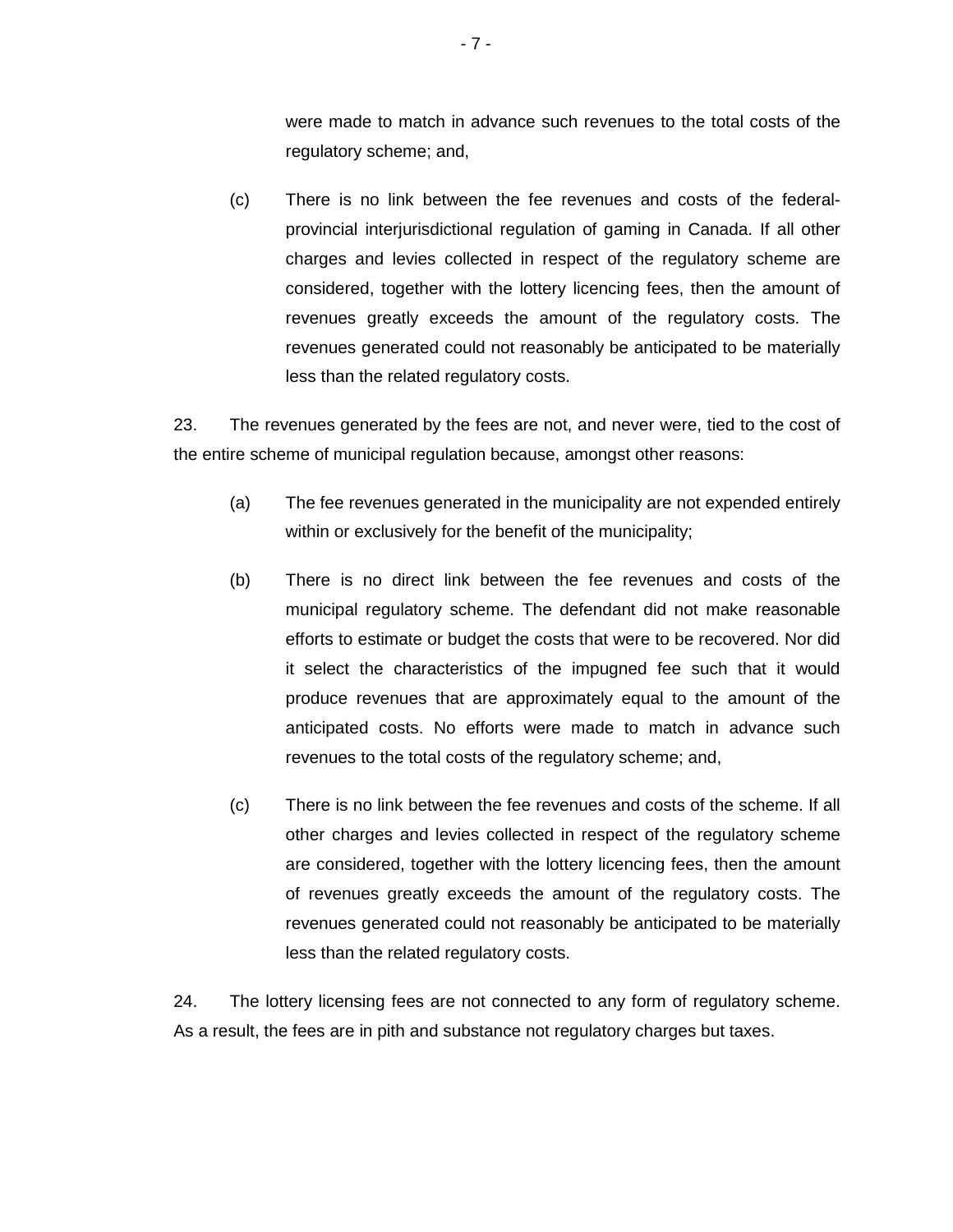## **Proprietary Charges**

25. The lottery licensing fees are not proprietary charges because they are not levied by the defendant in the exercise of proprietary rights over public property. The defendant is not disposing of its property nor is it supplying goods or services in a commercial way.

## **No Juristic Reason for the Excess Charges**

26. As pleaded in the Fresh as Amended Statement of Claim, there is no juristic reason for the enrichment of the defendant and corresponding deprivation of the plaintiffs and the Class Members in relation to the lottery licensing fees, which were grossly in excess of the costs of the services provided. It was not within the reasonable expectations of the plaintiffs or the Class Members that the defendant would improperly charge amounts far greater than necessary to cover the expense of administering the lottery licensing regime within the defendant's jurisdiction. Rather, the plaintiffs and the Class Members reasonably expected that the fees charged by the defendant were valid and lawful.

27. The plaintiffs plead that it would be contrary to public policy to allow a municipality which ignored its obligation to ensure that there was a nexus between the quantum charged for a lottery licence and the cost of the service provided, and in effect, charged the plaintiffs and the Class Members unconstitutional taxes, to retain a benefit to the detriment of law-abiding organizations.

### **No Change of Position**

28. The defendant cannot resist repayment of unconstitutional taxes on the basis that it has spent the money it demanded and received illegitimately. The defendant has not materially and irreversibly changed its position as a result of the receipt of the *ultra vires* taxes. The defendant has had use of the moneys collected as illegal taxes, over the entire class period, without any obligation to pay interest. While the defendant may have spent the money based on its balanced-budget operational approach, it did not undertake any special projects or any special financial commitments it would not have undertaken but for the receipt of illegal taxes. The amounts in issue were received in increments over the class period. The defendant may have spent the money on normal day-to-day municipal operations and services, but it did not specifically allocate the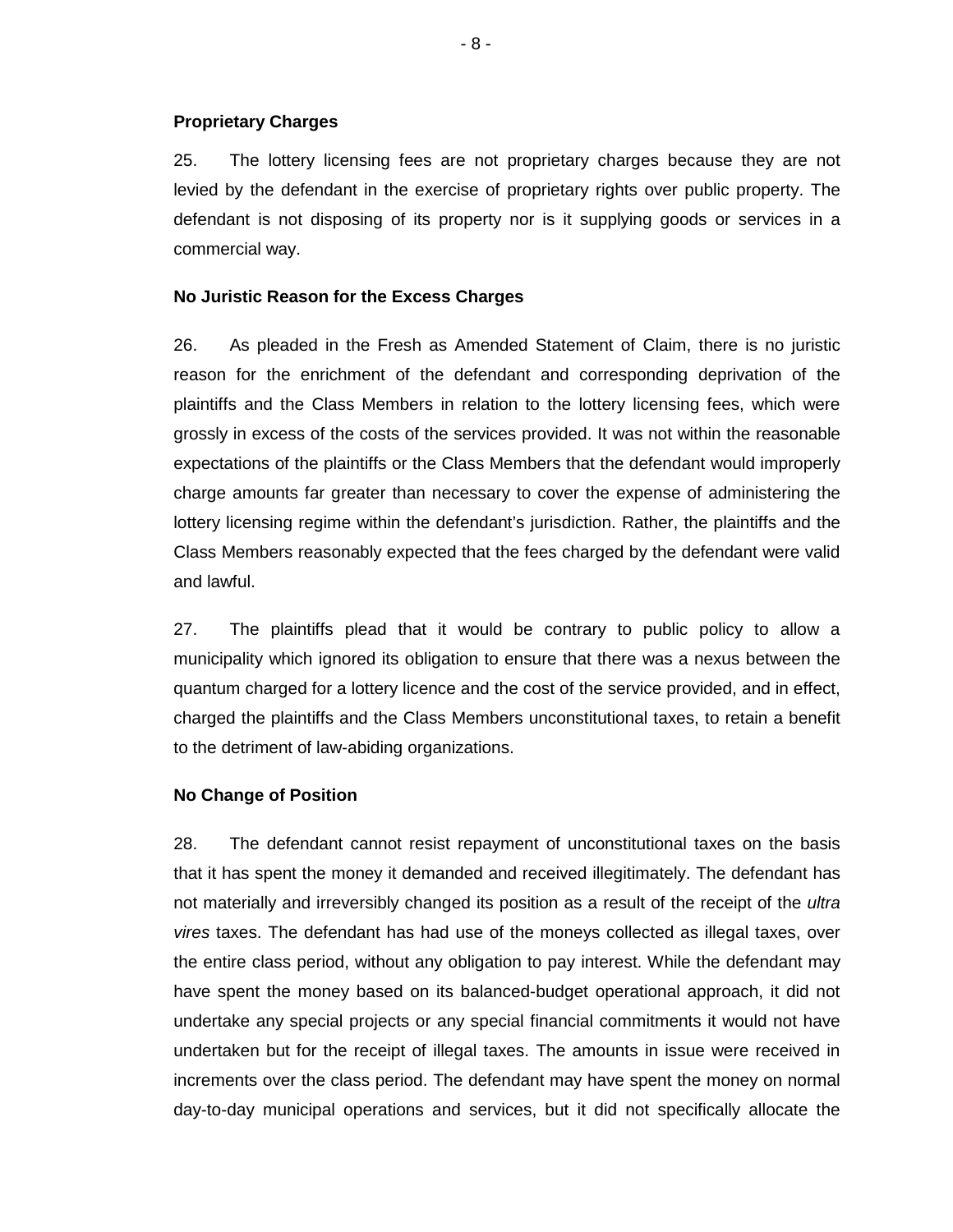illegal taxes collected to any projects it would not otherwise have undertaken but for the collection of those illegal taxes.

29. In the alternative, any irreversible change of position occurred after the defendant knew the facts entitling the plaintiffs and Class Members to restitution – namely, that the defendant made no attempts to match its fee revenues with its administrative costs, and its revenues were far in excess of its expenses.

#### **Discoverability**

30. Shortly before this action was commenced, the plaintiffs first learned that the defendant was improperly charging licensing fees which may have exceeded the amount of its actual costs to regulate and licence bingo halls and lotteries. At that time, the plaintiffs first had reason to believe the quantum of the fees charged by the defendant had no nexus to the costs of the services provided to license and regulate the charitable lottery industry within the defendant's jurisdiction.

31. Prior to that time, the plaintiffs and the Class Members did not believe or suspect an injury, loss or damage had occurred. As the plaintiffs had no basis to believe they might have had a claim against the defendant for restitution of illegal taxes or that the defendant breached its obligation to ensure that there was a nexus between the quantum charged for a lottery licence and the cost of the service provided, there was nothing to investigate or about which to seek legal or expert advice.

32. Having regard to the nature of the injury, loss or damage, neither the plaintiffs nor any Class Member knew or had any way of knowing a legal proceeding would be an appropriate means to seek a remedy until such time as they had reason to suspect the defendant had never performed a proper analysis of what quantum was reasonably linked to the defendant's expenses to administer the regulatory scheme within its jurisdiction.

33. The plaintiffs did not and were not required to examine the defendant's reports, financial records, or budget documents in search of a cause of action. The plaintiffs and the Class Members had no reason to doubt the validity and legality of the fees charged by the defendant. Even if the plaintiffs had carefully examined available public documents, there is no information or analysis in any of the documents relating to the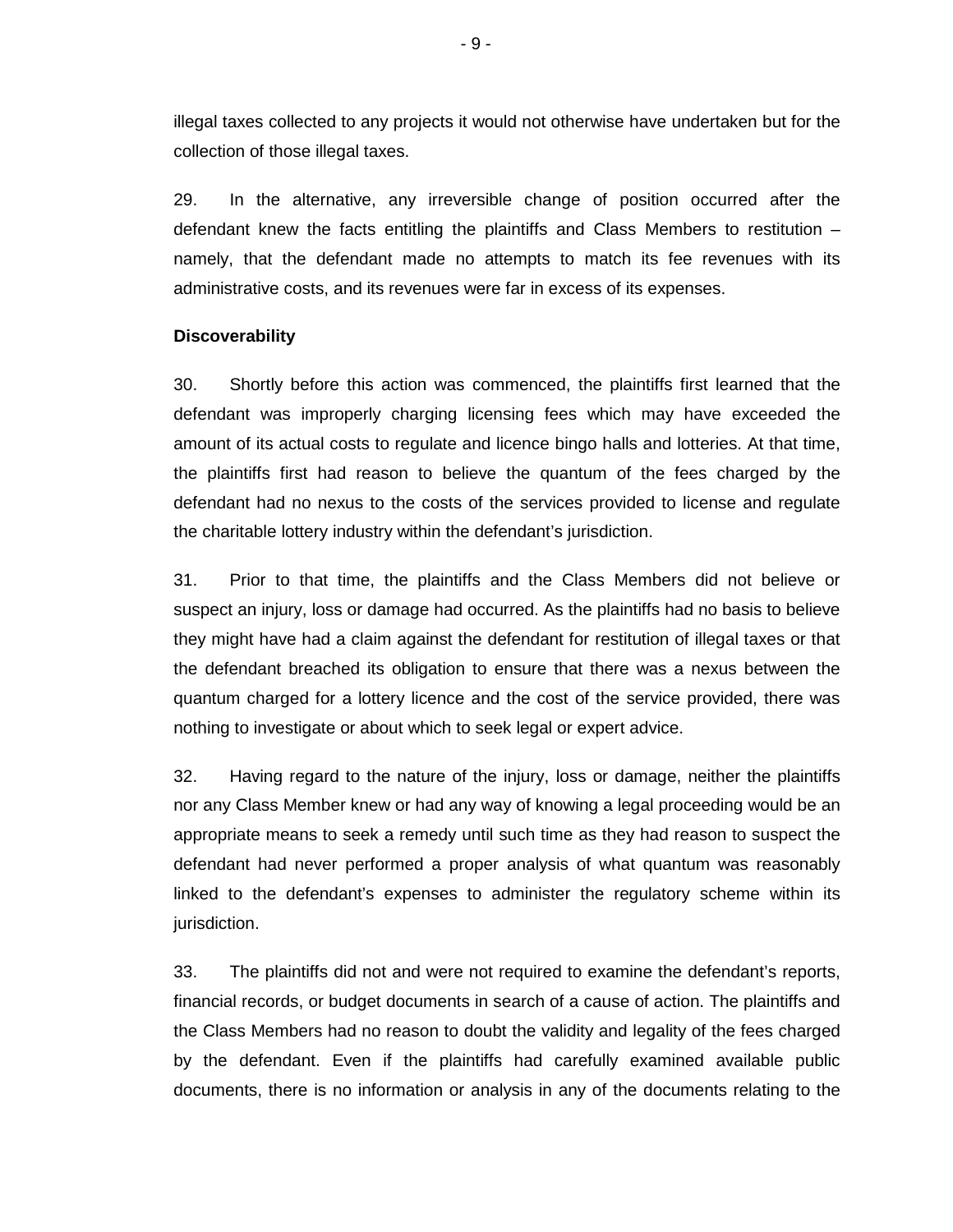rationale for setting the lottery licensing fees or how that compared to the expenses incurred in regulating the charitable lottery licencing regime.

34. Even if the plaintiffs and other Class Members participated in consultations between the defendant and the bingo industry, the defendant was not forthcoming during these consultations with respect to its actual costs of administering and regulating the charitable lottery licensing scheme in the town. During consultations, the defendant did not explain how the costs of administering the regulatory scheme compared to the far greater profits it stood to collect. The defendant did not disclose it had never made reasonable attempts to match the fees charged to its actual costs. The plaintiffs and the Class Members reasonably relied upon the defendant to act lawfully and constitutionally. The defendant's conduct during the consultations removed from the plaintiffs' and the Class Members' mind that they were suffering damages caused by the defendant's illegal taxation by way of overcharging for lottery licensing fees.

## **No Acquiescence to Unconstitutional Taxation or** *Ultra Vires* **Fees**

35. The plaintiffs and other Class Members have not acquiesced to the defendant's charging of unconstitutional taxes or *ultra vires* fees. Participation in consultations about the fee levels, without any discussion regarding the validity or legality of those fees, does not amount to acquiescence when the plaintiffs and other Class Members did not know the defendant had never made reasonable attempts to calculate the costs of administering the charitable lottery licensing scheme or to ensure a nexus between those costs and the proposed fee levels under discussion.

### **Standing**

36. The plaintiffs deny that the Class Members lack standing to recover their losses. Class Members have not commenced this action as alleged by the defendant but they are entitled to recover their losses in this class proceeding.

May 5, 2017 **LERNERS** LLP

Barristers & Solicitors 85 Dufferin Avenue P.O. Box 2335 London, Ontario N6A 4G4

Peter W. Kryworuk LSUC#: 24513N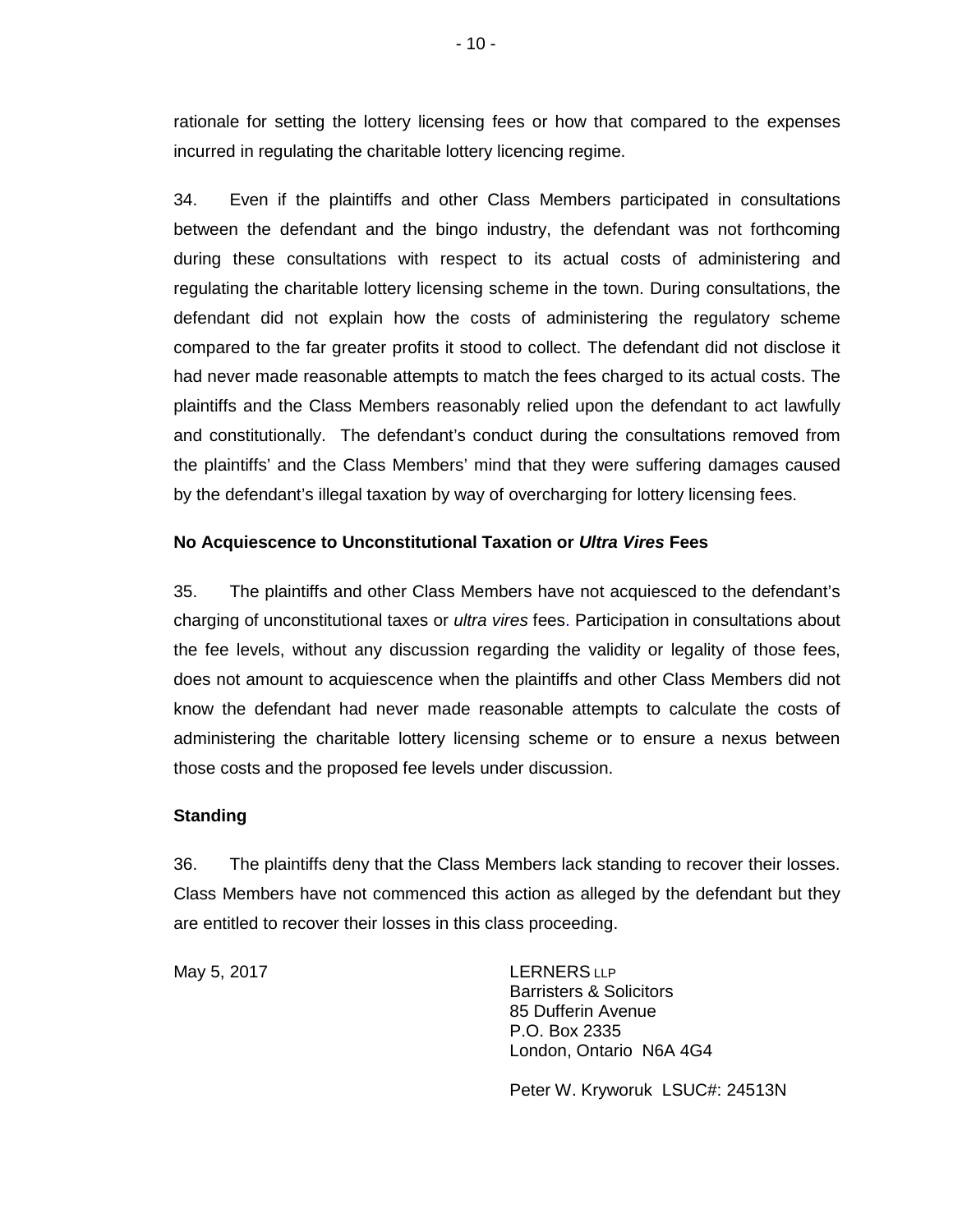Kevin L. Ross LSUC#: 24549R Yola S. Ventresca LSUC#: 52110S Rebecca Case LSUC#47767R

Tel: 519.640.6317 Fax: 519.932.3317

Lawyers for the Plaintiffs

TO: STOCKWOODS LLP **Barristers** Toronto-Dominion Centre TD North Tower 77 King Street West, Suite 4130 PO Box 140 Toronto, ON M5K 1H1

> Brendan van Niejenhuis LS#: 46752J Tel: 416.593.2487 / Fax: 416.593-9345

Lawyers for the Defendant